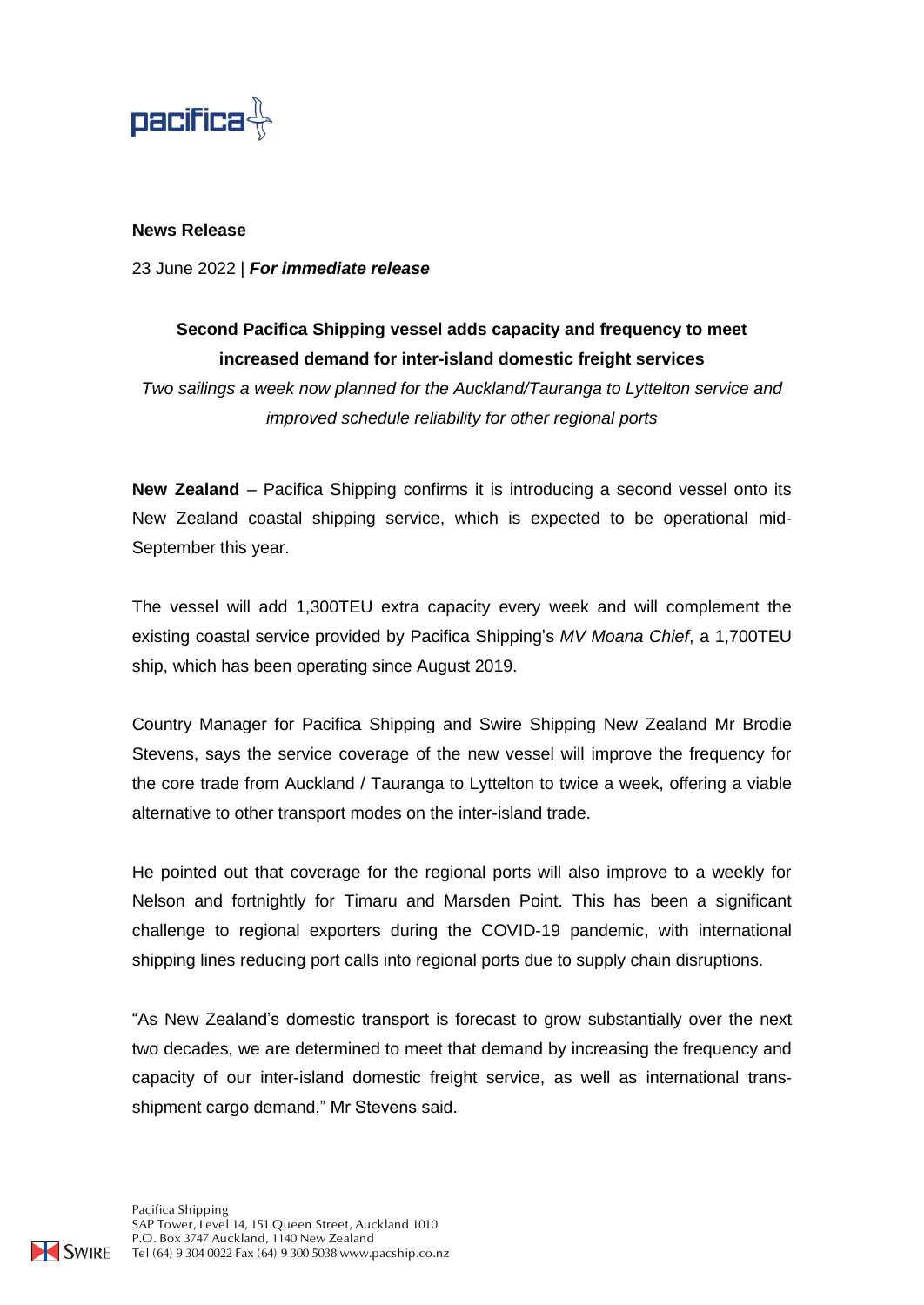

He referenced Ministry of Transport data projections, showing freight volumes will increase a further 11% in the next 10 years and 40% by 2053 (See attached extract in *Appendix 2*: "Improving Freight Connections" – from National Land Transport Programme 2021-24 and link to full report).

Pacifica Shipping is also strongly advocating coastal shipping as a means for New Zealand businesses to consider how to utilise more sustainable options in their supply chain. Coastal shipping supports the New Zealand government's policy to cut transport  $CO<sub>2</sub>$  emissions.

"Moving substantially more inter-island freight by coastal shipping is estimated to enable savings of 66,000 tonnes of  $CO<sub>2</sub>$  per annum, compared to moving cargo by road transport," Mr Stevens added.

In addition, coastal shipping brings resilience to New Zealand's supply chain in times of natural disaster and disruption. A point of reference: during the Christchurch and Kaikoura earthquakes, coastal shipping was able to maintain their services into Christchurch. Reducing truck movements on the national highway network will also contribute to improved road safety.

*/End*

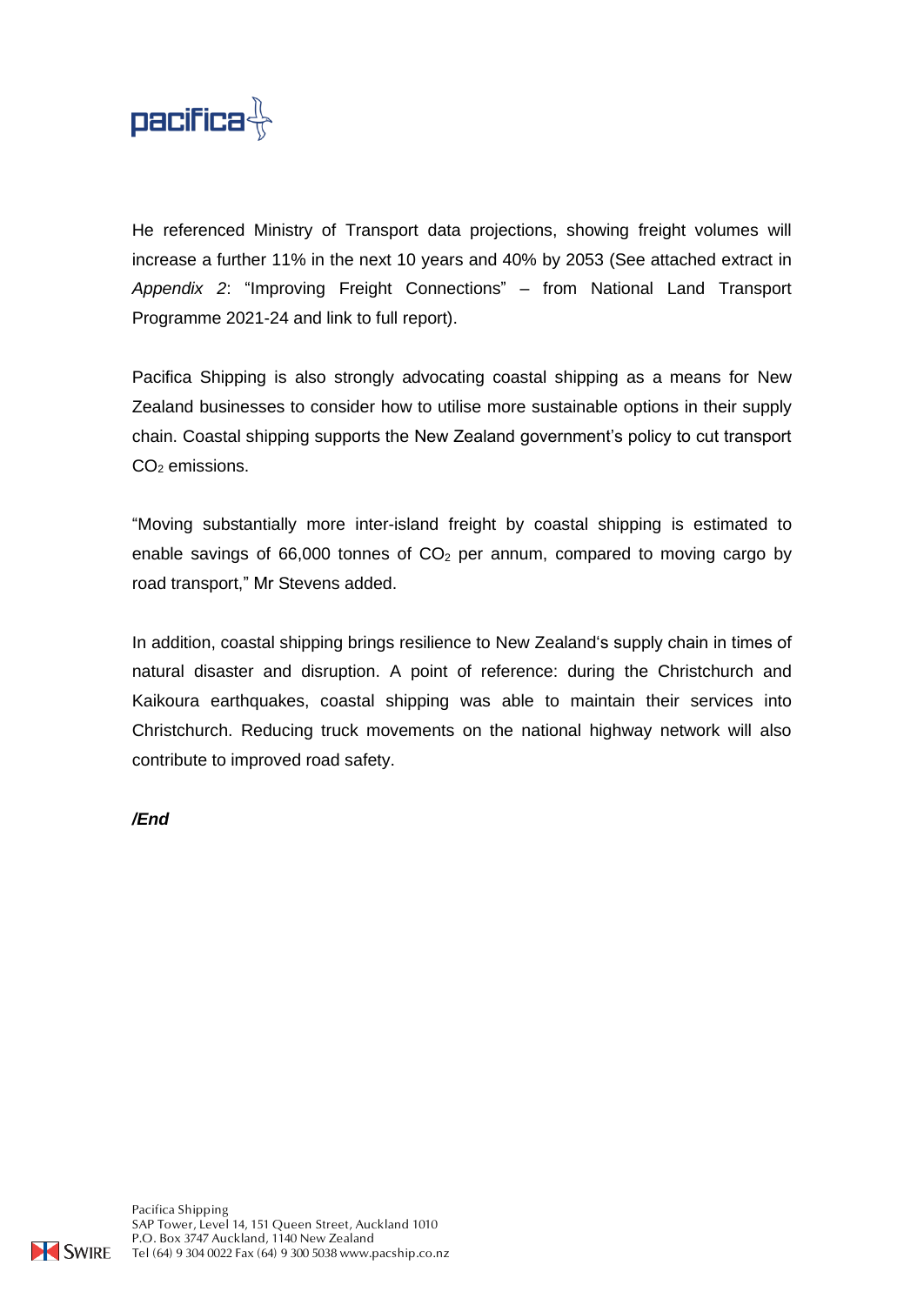

### **About Pacifica Shipping**

For over 37 years, Pacifica Shipping has been New Zealand's leading dedicated coastal ship operator and sustainable domestic cargo carrier. It offers door-to-door and wharf-to-wharf movements for inter-regional FCL cargo to complement New Zealand's road and rail networks. Pacifica Shipping currently operates one New Zealand-flagged coastal container ship, *MV Moana Chief*, and is a member of the New Zealand Shipping Federation Inc. Headquartered in Auckland, Pacifica is an operating division of Swire Shipping (NZ) Ltd.

For more information, please visit [https://www.pacship.co.nz/.](https://www.pacship.co.nz/)

### **About Swire Shipping**

Headquartered in Singapore, Swire Shipping is dedicated to facilitating and growing trade in regions where it operates. It provides several high frequency liner shipping services in the Asia Pacific markets, and specialises in providing a wide range of specialist customer solutions for project, heavy lift, refrigerated, breakbulk and mini bulk cargoes. It connects 400 ports via an extensive network of services in the Asia-Pacific and globally, and maintains a worldwide agency network in addition to its own representative offices across the Asia-Pacific, Pacific Islands, North America and Europe, providing its customers with dedicated service and expert market knowledge.

Swire Projects, its projects division, provides specialist shipping services to the energy, resource and infrastructure sectors in the global project logistics market. In March 2021, Swire Shipping set up its integrated logistics arm providing door-to-door solutions for its customers, providing a single point of contact for customers for the full supply chain solution.

For more information, please visit [www.swireshipping.com.](http://www.swireshipping.com/)

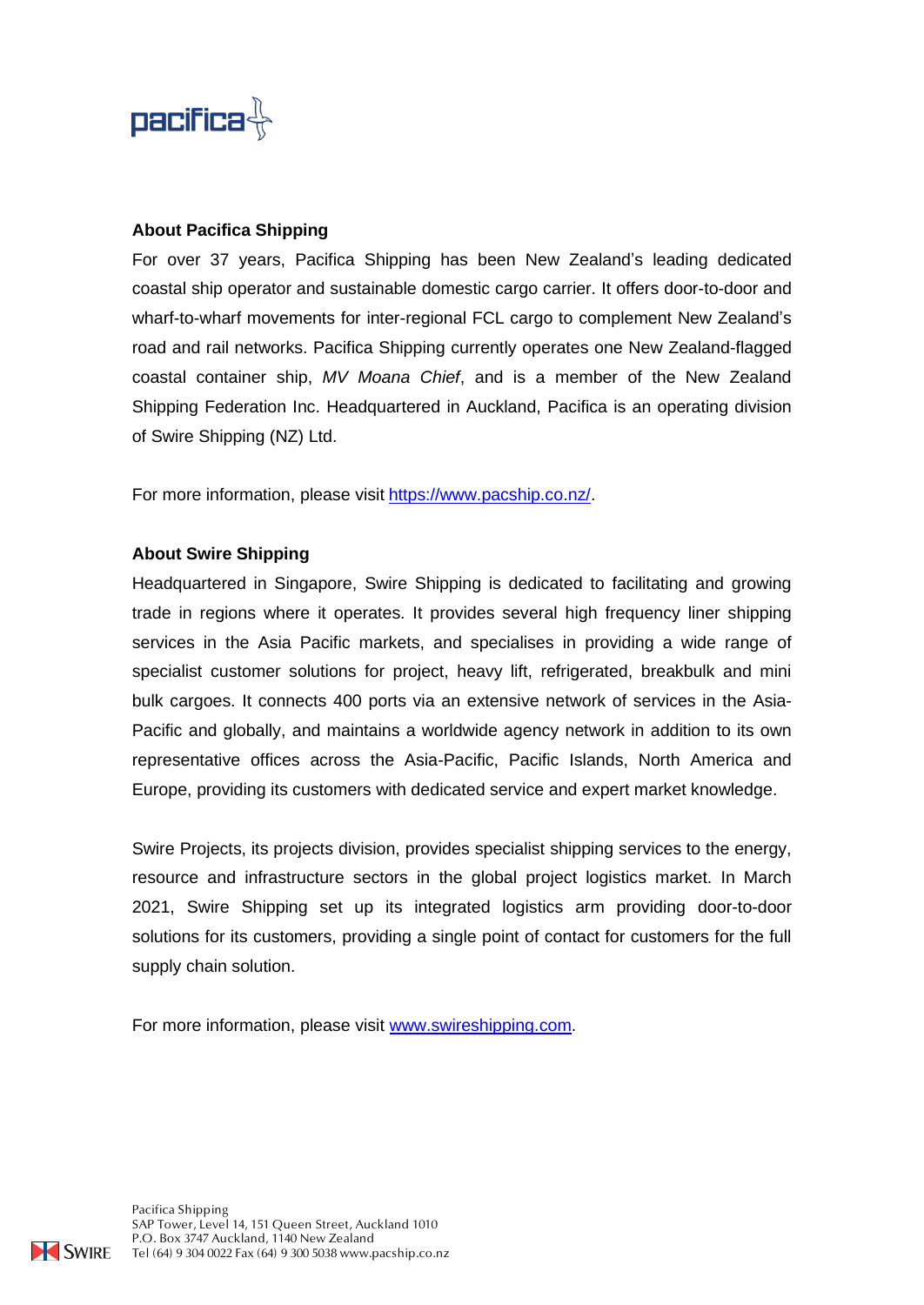

## **Appendix 1: Photos of** *MV Moana Chief*



Connecting New Zealand: *MV Moana Chief* on her maiden departure from Auckland to Lyttelton in 2019



*MV Moana Chief* around the coast of New Zealand

Pacifica Shipping SAP Tower, Level 14, 151 Queen Street, Auckland 1010 P.O. Box 3747 Auckland, 1140 New Zealand Tel (64) 9 304 0022 Fax (64) 9 300 5038 www.pacship.co.nz

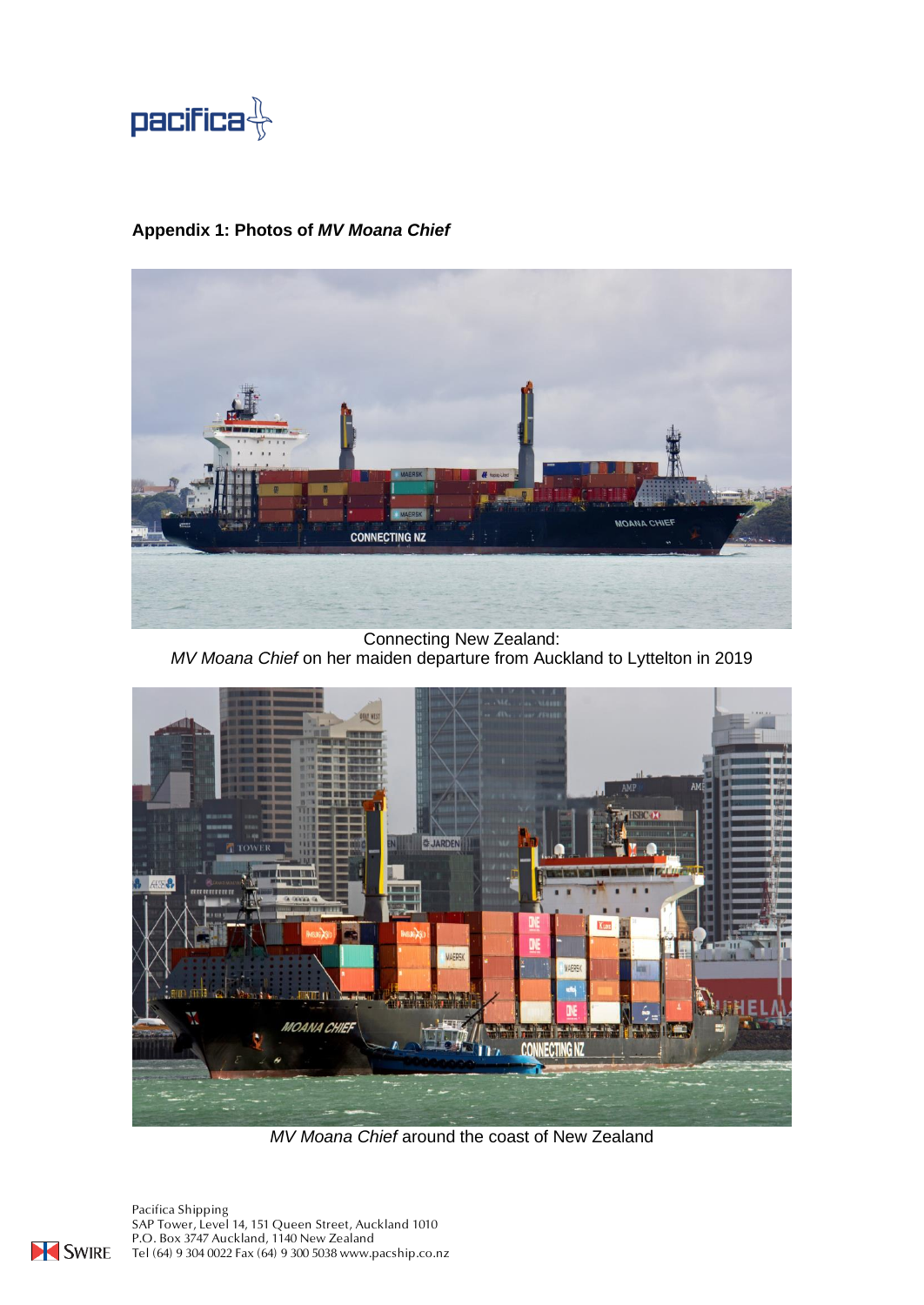

# **Appendix 2: An extract from "Improving freight connections"** <https://www.nzta.govt.nz/assets/planning-and-investment/nltp/2021/NLTP-2021-24.pdf>

For the land transport system to work most effectively, we need to ensure that road, rail and coastal shipping all play their part in moving freight around the country.

New Zealand's economy relies on having access to a safe, reliable and resilient transport network. This is even more critical now as regions adapt to the impact of the COVID-19 pandemic and look at growth to offset the loss of tourism while most borders remain closed.

Between 2012 and 2018, freight volumes grew 18% to about 280 million tonnes. Ministry of Transport data projects these will increase a further 11% in the next 10 years and 40% by 2053, driven by the needs of our growing population. This growth means that to reduce carbon emissions and ensure goods get to market on time, we need to look at new ways of moving freight.

In this NLTP period, we'll look at opportunities to move freight using the best combination of road, rail and sea transport options. Increasing the use of both rail and sea will also improve safety and reduce emissions.

High productivity motor vehicles (HPMVs) allow fewer trucks to transport more freight. This helps the economy grow, while at the same time reducing congestion, carbon emissions and improving safety on our roads. More than 8,200kms of our state highways are now capable of supporting HPMVs.

During the next three years, our investment will progress the Weigh Right programme which supports improved productivity, makes our road safer and protects the network from damage from overweight vehicles. Weigh Right uses electronic scales built into the road to weigh trucks as they travel the network. Potentially overweight vehicles are directed into Commercial Vehicle Safety Centres (CVSCs) for further testing and compliance checks.

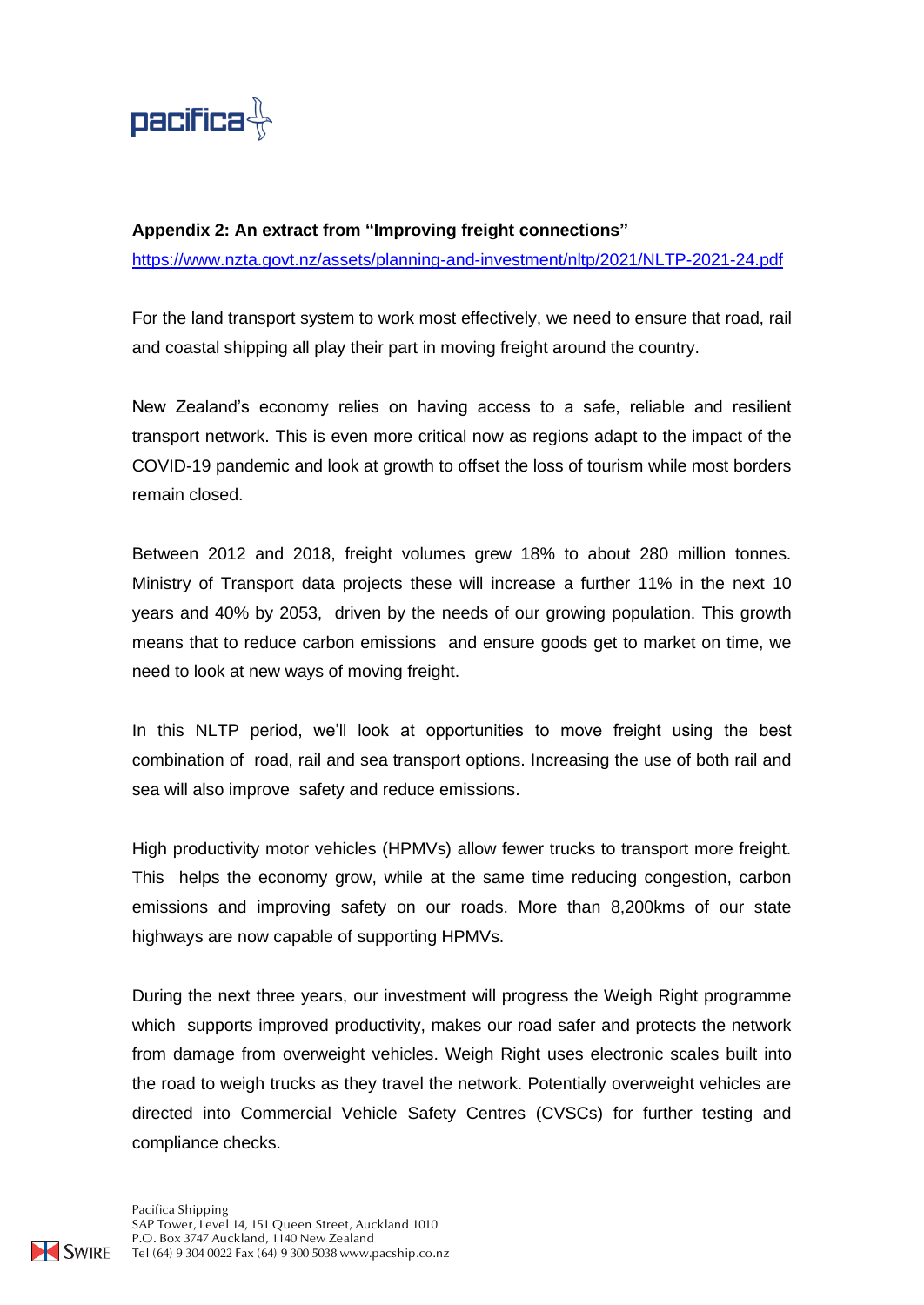

Fully equipped CVSCs are already operating at Glasnevin (Waipara) and Paengaroa, with upgrades planned this NLTP period for Ohakea and Stanley Street in central Auckland. New centres will be established at Albany in north Auckland, Bombay in south Auckland; Mackays Crossing, Napier Port, Rakaia, Tauranga Port and Taupō to complete the nationwide network.

### **By sea**

Coastal shipping has a role to play in transporting freight, such as cement, refined petroleum products and shipping containers. In time, investment from the NLTF is expected to help provide the freight industry with more choice in how they move goods to support a more resilient freight network. Moving more freight by coastal shipping will also help to reduce emissions and improve safety.

Activities to be funded under this activity class are yet to be identified. We are working with the sector to identify specific actions and activities for building a more resilient, sustainable and competitive domestic coastal shipping sector, and enable coastal shipping to play a greater role in moving freight.

**(Page 32 Ngā Kaupapa Huarahi o Aotearoa | National Land Transport Programme 2021–24)**